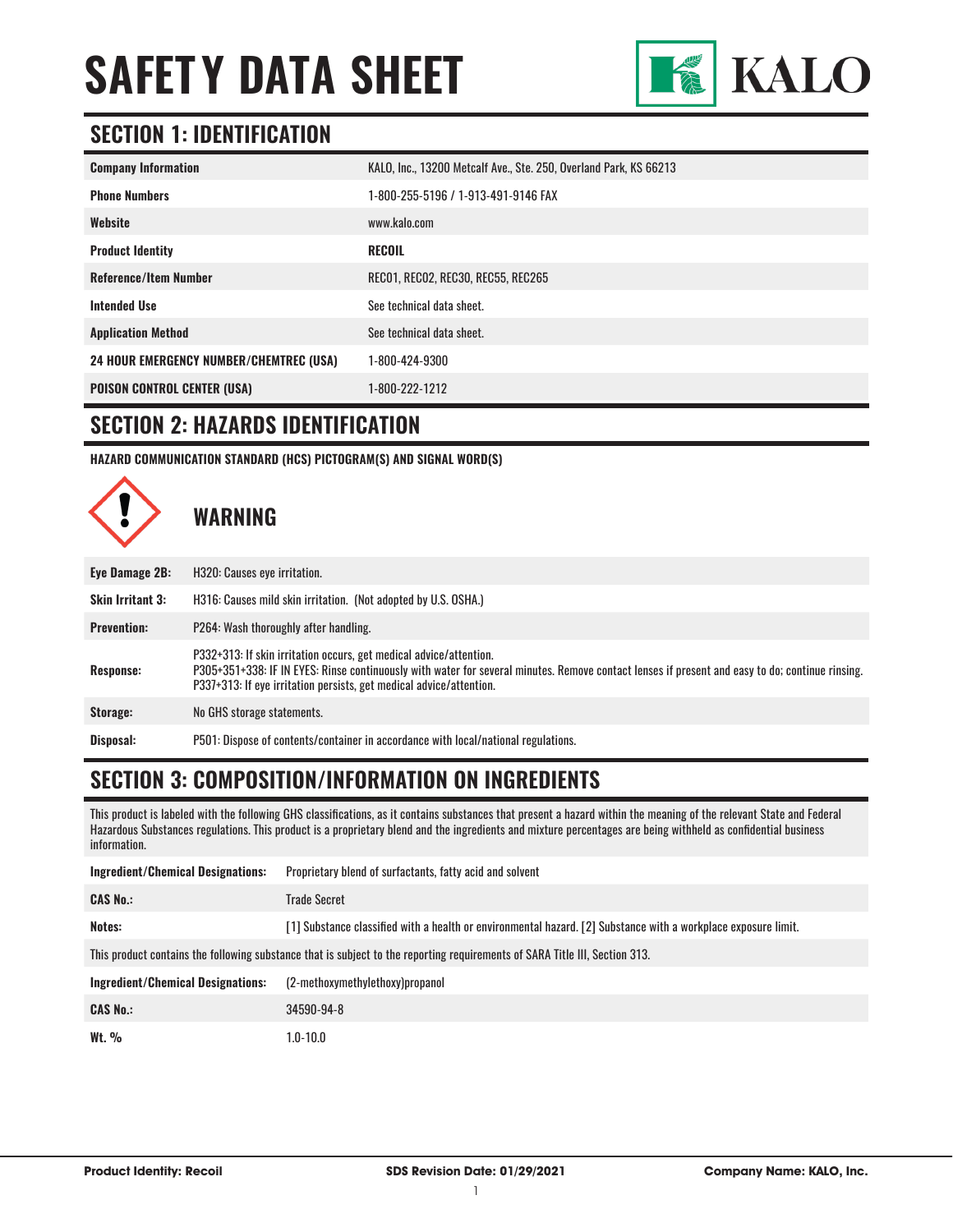

#### **SECTION 4: FIRST AID MEASURES**

#### **[DESCRIPTIONS]**

| General:    | In all cases of doubt, or when symptoms persist, seek medical attention. Never give anything by mouth to an unconscious person.                                                                                                         |
|-------------|-----------------------------------------------------------------------------------------------------------------------------------------------------------------------------------------------------------------------------------------|
| Inhalation: | Remove to fresh air. Keep patient warm and at rest. If breathing is irregular or stopped, give artificial respiration. If unconscious, place in the recovery<br>position and obtain immediate medical attention. Give nothing by mouth. |
| Eyes:       | Irrigate copiously with clean fresh water for at least 10 minutes, holding the eyelids apart and seek medical attention.                                                                                                                |
| Skin:       | Remove contaminated clothing. Wash skin thoroughly with soap and water or use a recognized skin cleanser. Do NOT use solvents or thinners.                                                                                              |
| Ingestion:  | If accidentally swallowed, obtain immediate medical attention. Keep at rest, Do NOT induce vomiting.                                                                                                                                    |
|             | <b>IMOST IMPORTANT SYMPTOMS AND EFFECTS. BOTH ACUTE AND DELAYED1</b>                                                                                                                                                                    |
| Overview:   | No adverse symptoms or effects anticipated under normal handling conditions. See Section 2 for further details.                                                                                                                         |
| Eyes:       | <b>Causes eye irritation.</b>                                                                                                                                                                                                           |
| Skin:       | Causes mild skin irritation. (Not adopted by U.S. OSHA.)                                                                                                                                                                                |

#### **SECTION 5: FIREFIGHTING MEASURES**

| <b>Extinguishing Media:</b>     | Recommended extinguishing media: alcohol resistant foam, CO <sup>2</sup> , powder, water spray. Do not use water jet.                                                                                                                                                                                                                                  |
|---------------------------------|--------------------------------------------------------------------------------------------------------------------------------------------------------------------------------------------------------------------------------------------------------------------------------------------------------------------------------------------------------|
| <b>Special Hazards:</b>         | Combustion may yield smoke, carbon monoxide, and other products of incomplete combustion. Oxides of sulfur, nitrogen or phosphorus<br>may also be formed.                                                                                                                                                                                              |
| <b>Advice For Firefighters:</b> | Evacuate area. Prevent contamination from run-off of adjacent areas, streams, drinking water and sewers. Do not flush down sewers or<br>other drainage systems. Exposed firefighters must wear standard protective equipment and in enclosed areas self-contained breathing<br>apparatus. Use water-spray to cool fire-exposed surfaces and personnel. |

#### **SECTION 6: ACCIDENTAL RELEASE MEASURES**

| <b>Precautions/Procedures:</b>                                         | Keep all sources of ignition away from spill/release. In case of a major spill or spillage in a confined space evacuate the area and<br>check vapor levels.                                                                                                                                                                                                                                                                                                                                                                                                                                                                                                               |
|------------------------------------------------------------------------|---------------------------------------------------------------------------------------------------------------------------------------------------------------------------------------------------------------------------------------------------------------------------------------------------------------------------------------------------------------------------------------------------------------------------------------------------------------------------------------------------------------------------------------------------------------------------------------------------------------------------------------------------------------------------|
| <b>Environmental Precautions:</b>                                      | Do not allow spills to enter drains or water courses.                                                                                                                                                                                                                                                                                                                                                                                                                                                                                                                                                                                                                     |
| <b>Methods and Material For</b><br><b>Containment and Cleaning Up:</b> | Ventilate the area and avoid breathing vapors. Take the personal protective measures listed in Section 8. Contain and absorb spillage<br>with non-combustible materials (e.g. sand/earth/vermiculite). Place in closed containers outside buildings and dispose of according<br>to the Waste Regulations (see Section 13). Clean, preferably with a detergent. Do not use solvents. Do not allow spills to enter drains<br>or water courses. If drains, sewers, streams or lakes are contaminated, inform the local water company immediately. In the case of<br>contamination of rivers, streams, or lakes, the Environmental Protection Agency should also be informed. |

#### **SECTION 7: HANDLING AND STORAGE**

| <b>Precautions For Safe Handling:</b> | Do not get in eyes, on skin, or on clothing. Do not breathe vapors or mists. Keep container closed. Use only with adequate<br>ventilation. Use good personal hygiene practices. Wash hands before eating, drinking, smoking. Remove contaminated clothing<br>and wash before reuse. Destrov contaminated belts and shoes and other items that cannot be decontaminated.<br>See Section 2 for further details. |
|---------------------------------------|---------------------------------------------------------------------------------------------------------------------------------------------------------------------------------------------------------------------------------------------------------------------------------------------------------------------------------------------------------------------------------------------------------------|
| <b>Conditions For Safe Storage:</b>   | Store in tightly closed containers in dry, well-ventilated area, away from excessive heat and incompatibles.<br>See Section 2 for further details.                                                                                                                                                                                                                                                            |
| <b>Incompatible Materials:</b>        | Oxidizing agents, strong acids, strong bases.                                                                                                                                                                                                                                                                                                                                                                 |
| <b>Specific End Use(s):</b>           | See technical data sheet.                                                                                                                                                                                                                                                                                                                                                                                     |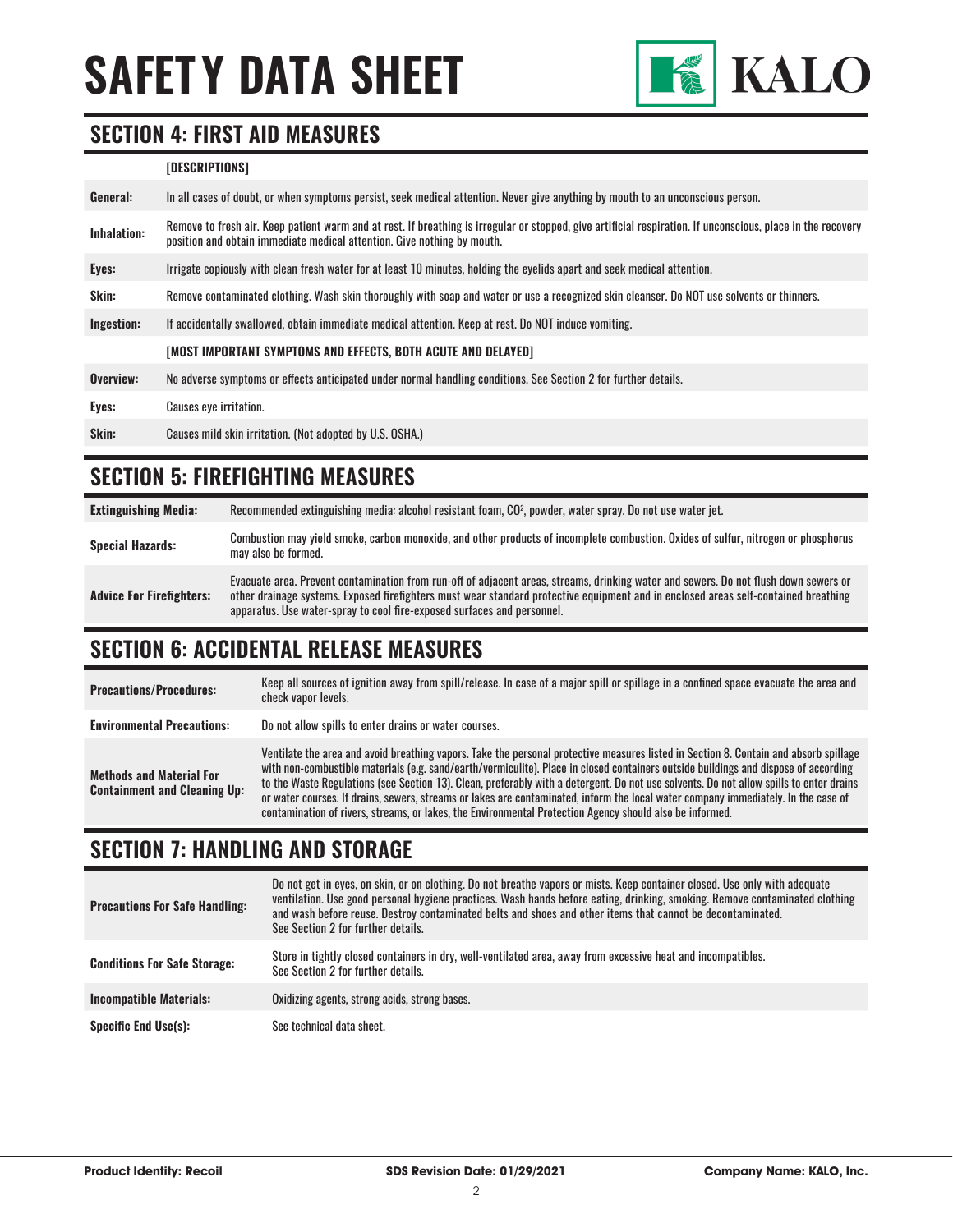

#### **SECTION 8: EXPOSURE CONTROLS/PERSONAL PROTECTION**

| <b>Exposure Data:</b>        | This product contains the following ingredient (at greater than 0.1%) with established limits for exposure under OSHA, ACGIH and/or<br>NIOSH. |                                                                                                                                                                                                                                                                                                                                        |                                      |                                                                              |
|------------------------------|-----------------------------------------------------------------------------------------------------------------------------------------------|----------------------------------------------------------------------------------------------------------------------------------------------------------------------------------------------------------------------------------------------------------------------------------------------------------------------------------------|--------------------------------------|------------------------------------------------------------------------------|
| <b>CAS No.</b>               | Ingestion                                                                                                                                     | <b>OSHA Value</b>                                                                                                                                                                                                                                                                                                                      | <b>ACGIH Value</b>                   | <b>NIOSH Value</b>                                                           |
| 0034590-94-8                 | (2-methoxymethylethoxy)propanol                                                                                                               | TWA: $100$ ppm (600 mg/m <sup>3</sup> ) [skin]                                                                                                                                                                                                                                                                                         | TWA: 100 ppm<br>STEL: 150 ppm [skin] | TWA: $100$ ppm (600 mg/m <sup>3</sup> )<br>STEL: 150 ppm $(900mg/m3)$ [skin] |
| <b>Carcinogen Data:</b>      | and/or IARC.                                                                                                                                  | This product contains no ingredients (at greater than 0.1%) that are suspected of being or known to be a carcinogen under OSHA, NTP,                                                                                                                                                                                                   |                                      |                                                                              |
|                              | <b>[EXPOSURE CONTROLS]</b>                                                                                                                    |                                                                                                                                                                                                                                                                                                                                        |                                      |                                                                              |
| <b>Respiratory:</b>          |                                                                                                                                               | If workers are exposed to concentrations above the exposure limit, they must use the appropriate certified respirators.                                                                                                                                                                                                                |                                      |                                                                              |
| Eyes:                        |                                                                                                                                               | Wear safety eyewear (e.g. safety spectacles/goggles/visors) to protect against the splash of liquids.                                                                                                                                                                                                                                  |                                      |                                                                              |
| Skin:                        | contact.                                                                                                                                      | Overalls, which cover the body, arms, and legs, should be worn. Skin should not be exposed. All parts of the body should be washed after                                                                                                                                                                                               |                                      |                                                                              |
| <b>Engineering Controls:</b> |                                                                                                                                               | Provide adequate ventilation. Where reasonably practicable, this should be achieved by the use of local exhaust ventilation and good<br>general extraction. If these are not sufficient to maintain concentrations of particulates, and any vapor below occupational exposure<br>limits, suitable respiratory protection must be worn. |                                      |                                                                              |
| <b>Other Work Practices:</b> |                                                                                                                                               | See technical data sheet. See Section 2 for further details.                                                                                                                                                                                                                                                                           |                                      |                                                                              |

# **SECTION 9: PHYSICAL AND CHEMICAL PROPERTIES**

| Appearance:                                       | <b>Clear Liquid</b>                                  |
|---------------------------------------------------|------------------------------------------------------|
| Odor:                                             | Fatty                                                |
| <b>Odor Threshold:</b>                            | <b>Not Measured</b>                                  |
| pH:                                               | 4-6 (1% aqueous solution)                            |
| <b>Specific Gravity:</b>                          | 0.98-1.01 @ 20°C                                     |
| <b>Flashpoint:</b>                                | >93ºC / >200ºF SETA Flash Closed Cup                 |
| <b>Solubility in Water:</b>                       | Dispersible                                          |
| Viscosity (cSt):                                  | <b>Not Measured</b>                                  |
| $VOC\%$ :                                         | <b>Not Measured</b>                                  |
| <b>Vapor Pressure (Pa):</b>                       | <b>Not Measured</b>                                  |
| <b>Vapor Density:</b>                             | <b>Not Measured</b>                                  |
| <b>Melting/Freezing Points:</b>                   | <b>Not Measured</b>                                  |
| <b>Initial Boiling Point/Range:</b>               | No Established Limit (C) / Not Established Limit (F) |
| <b>Flammability (Solid, Gas):</b>                 | Not Applicable                                       |
| <b>Upper Flammability/Explosive Limits:</b>       | <b>Not Measured</b>                                  |
| Lower Flammability/Explosive Limits:              | <b>Not Measured</b>                                  |
| <b>Decomposition Temperature:</b>                 | <b>Not Measured</b>                                  |
| <b>Auto-Ignition Temperature:</b>                 | <b>Not Measured</b>                                  |
| Partition Co-Efficient n-octanol/water (Log Kow): | <b>Not Measured</b>                                  |
| <b>Evaporation Rate (Ether=1):</b>                | <b>Not Measured</b>                                  |
| <b>DMSO Extract by IP346:</b>                     | Less than 3.0 wt % (mineral oil component only)      |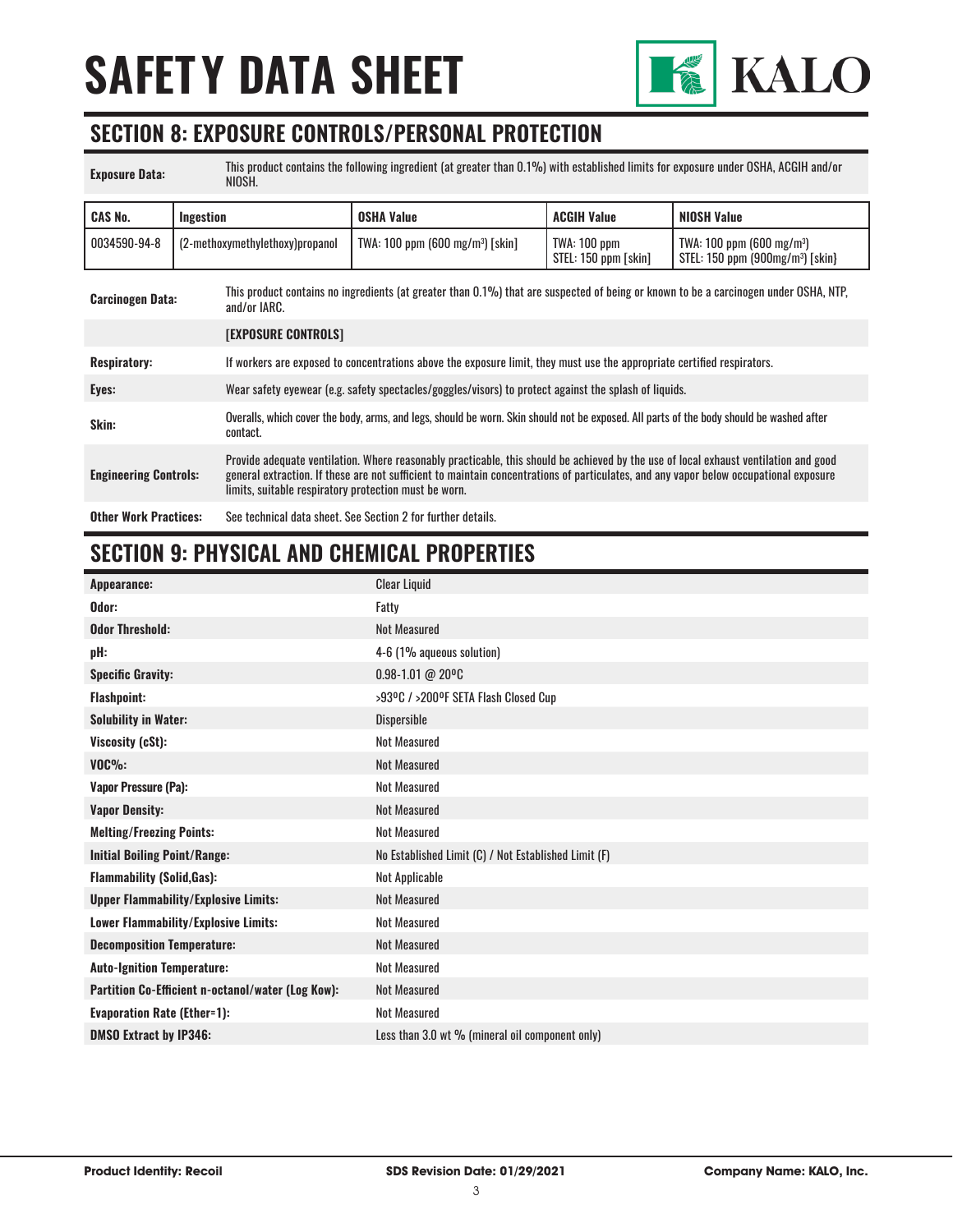

## **SECTION 10: STABILITY AND REACTIVITY**

| <b>Reactivity:</b>                       | Not chemically reactive.                                                                                |
|------------------------------------------|---------------------------------------------------------------------------------------------------------|
| <b>Chemical Stability:</b>               | Stable under normal ambient and anticipated conditions of use.                                          |
| <b>Hazardous Reactions:</b>              | Hazardous reactions not anticipated.                                                                    |
| <b>Conditions To Avoid:</b>              | Extended exposure to high temperatures can cause decomposition. Avoid all possible sources of ignition. |
| <b>Incompatible Materials:</b>           | Oxidizing agents, strong acids, strong bases.                                                           |
| <b>Hazardous Decomposition Products:</b> | Not anticipated under normal conditions of use.                                                         |

### **SECTION 11: TOXICOLOGICAL INFORMATION**

#### **ACUTE TOXICITY ESTIMATE**

| Ingredients:                                                      | Blend of surfactants, fatty acid and solvent            |                            |
|-------------------------------------------------------------------|---------------------------------------------------------|----------------------------|
| Oral LD50mg/kg:                                                   | >5,000.00/Category: NA                                  |                            |
| Skin LD50mg/kg:                                                   | >5,000.00/Category: NA                                  |                            |
| Inhalation Vapor/Dust/Mist LC50mg/L/4hr:                          | No Data Available                                       |                            |
| <b>ITEM</b>                                                       | <b>HAZARD</b>                                           | <b>CATEGORY</b>            |
| <b>Acute Toxicity (mouth):</b>                                    | Not Applicable                                          | $\overline{\phantom{a}}$   |
| <b>Acute Toxicity (skin):</b>                                     | Not Applicable                                          | $-$                        |
| <b>Acute Toxicity (inhalation):</b>                               | Not Applicable                                          | $\frac{1}{2}$              |
| <b>Skin Corrosion/Irritation:</b>                                 | Causes mild skin irritation. (Not adopted by U.S. OSHA) | 3                          |
| <b>Eye Damage/Irritation:</b>                                     | <b>Causes eye irritation</b>                            | 2B                         |
|                                                                   |                                                         |                            |
| <b>Sensitization (respiratory):</b>                               | Not Applicable                                          | $\overline{\phantom{a}}$ . |
| <b>Sensitization (skin):</b>                                      | Not Applicable                                          | $\overline{\phantom{a}}$ . |
| <b>Germ Toxicity:</b>                                             | Not Applicable                                          | --                         |
| <b>Carcinogenicity:</b>                                           | Not Applicable                                          | $\overline{\phantom{a}}$ . |
| <b>Reproductive Toxicity:</b>                                     | Not Applicable                                          |                            |
| <b>Specific Target Organ Systemic Toxicity-Single Exposure:</b>   | Not Applicable                                          | $\overline{\phantom{a}}$ . |
| <b>Specific Target Organ Systemic Toxicity-Repeated Exposure:</b> | Not Applicable                                          | --                         |

### **SECTION 12: ECOLOGICAL INFORMATION**

| <b>Aquatic Toxicity:</b>               | This product is not expected to be harmful to the aquatic environment. However, ecotoxicity studies have not been conducted<br>on this preparation. |
|----------------------------------------|-----------------------------------------------------------------------------------------------------------------------------------------------------|
| <b>Persistence and Degradability:</b>  | There is no data available on the preparation itself.                                                                                               |
| <b>Bioaccumulative Potential:</b>      | Not measured.                                                                                                                                       |
| <b>Mobility In Soil:</b>               | No data available.                                                                                                                                  |
| <b>Results of PBT and vPvB Assess:</b> | This product contains no PBT/vPvB chemicals.                                                                                                        |
| <b>Other Adverse Effects:</b>          | No data available.                                                                                                                                  |